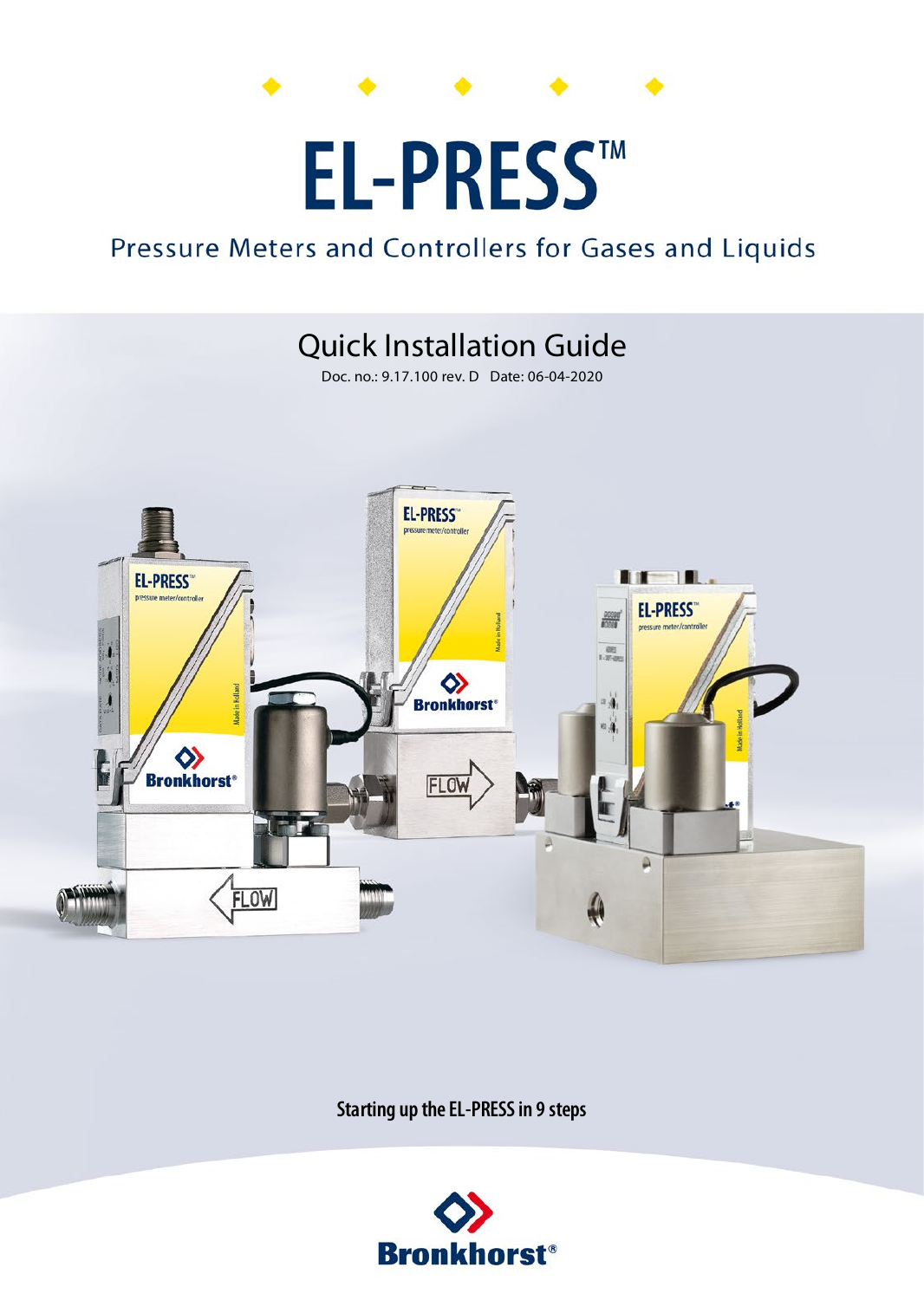## SCOPE OF THIS GUIDE

This Quick Installation Guide covers the **EL-PRESS** series Digital Pressure Meters and Controllers. These instruments are equipped with a diaphragm type piezoelectric resistive pressure sensor and offer high accuracy, stability and reliability. These instruments are designed for laboratory and clean processing conditions and are suited to measure and control pressure ranges between 0… 100 mbar and 0…400 bar. **EL-PRESS** instruments are equipped with a digital printed circuit board, featuring diagnostics and counter functions, digital communication (RS232) and a PID controller. Thanks to the 'multibus' concept, instruments can be equipped with an onboard fieldbus interface as an option.

This Quick Installation Guide will help you start up your **EL-PRESS** in 9 steps, covering the following subjects:

- **1.** Checking functional properties
- **2.** Checking pressure
- **3.** Checking piping
- **4.** Mounting/installing instrument
- **5.** Leak check

#### **Other applicable documents:**

- Manual **EL-PRESS** series (document no. 9.17.101)

| Manual   | Hook-up diagram |
|----------|-----------------|
| 9.17.027 | 9.16.119        |
| 9.17.132 | 9.16.215        |
| 9.17.131 | 9.16.217        |
| 9.17.026 | 9.16.122        |
| 9.17.063 | 9.16.124        |
| 9.17.024 | 9.16.120        |
| 9.17.035 | 9.16.123        |
| 9.17.025 | 9.16.121        |
| 9.17.095 | 9.16.148        |
| 9.17.035 | 9.16.234        |
| n/a      | 9.16.118        |
|          |                 |



 *The instrument manual and hook-up diagrams can be downloaded from the EL-PRESS product pages on the Bronkhorst website: www.bronkhorst.com/products/pressure*

*Other documents can be found on our general download page (www.bronkhorst.com/downloads)*

## Starting up

#### **1 Check functional properties**

Before installing the instrument, check if the properties stated on the instrument label match your requirements:

- Flow and/or pressure rate
- Media to be used in the instrument
- Upstream and downstream pressure(s)
- Operating temperature
- Valve type (N.C. Normally Closed / N.O. Normally Open)
- Input and output signal



- **6**. Electrical connection
- **7.** Analog/digital operation
- **8.** Multifunctional switch operation
- **9.** Purging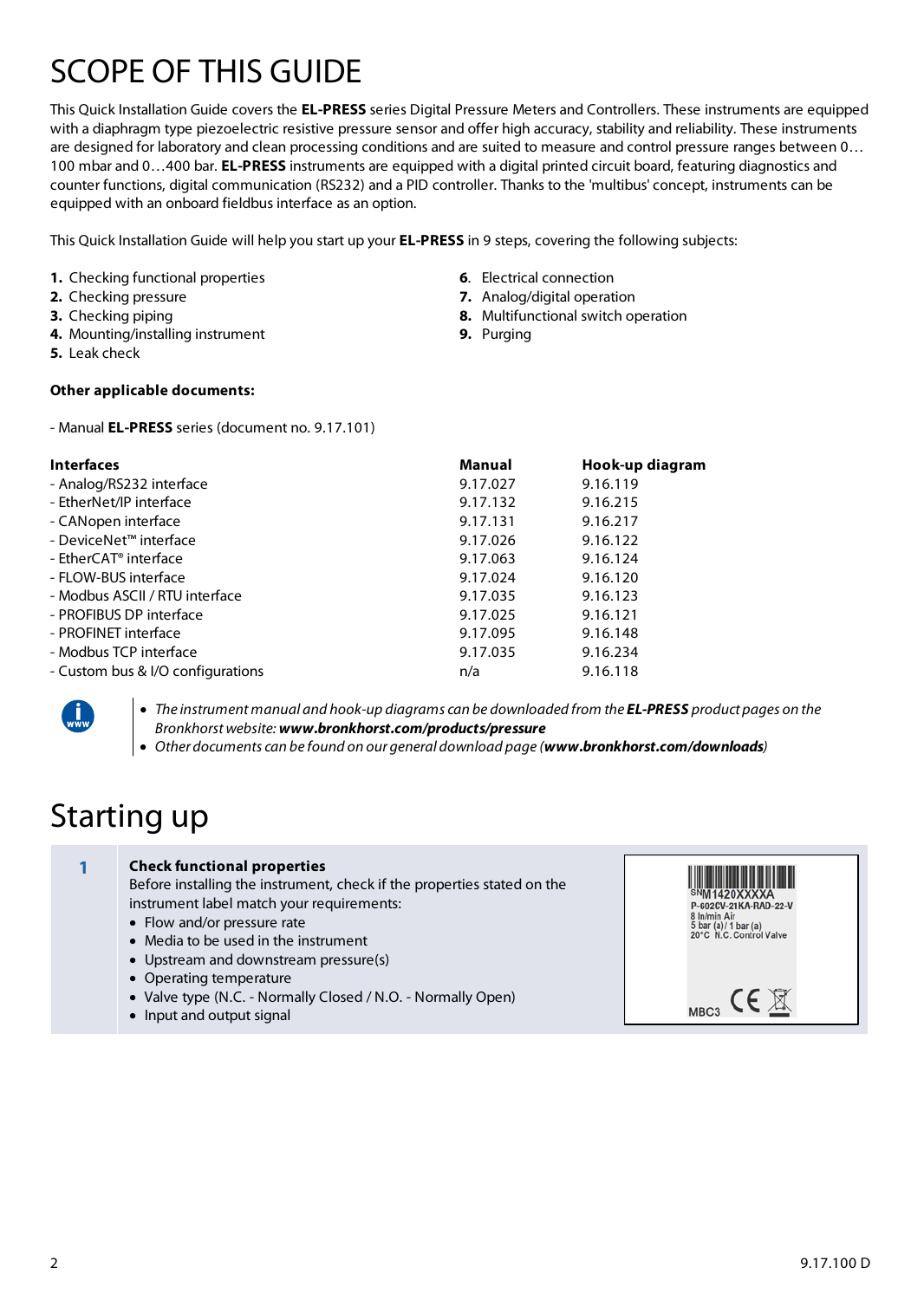| $\overline{2}$ | a. Check pressure rating<br>Before installation, make sure that the pressure rating is in accordance with<br>the safety factor of your application.<br>The tested pressure is stated on the instrument with a red label. If this label<br>is missing, or if the tested pressure is insufficient, the instrument must not<br>be mounted in the process line and should be returned to the factory. | <b>Pressure tested</b><br><b>XXX</b><br>le leak tested                      |  |
|----------------|---------------------------------------------------------------------------------------------------------------------------------------------------------------------------------------------------------------------------------------------------------------------------------------------------------------------------------------------------------------------------------------------------|-----------------------------------------------------------------------------|--|
|                | b. Check operating conditions<br><b>EL-PRESS</b> instruments are suitable for use at temperatures between -10 and +70 °C. The instrument housing has<br>ingress protection rating IP40, implying that the equipment is suited for general purpose indoor (dry) applications,<br>like laboratories and machine enclosures.                                                                         |                                                                             |  |
| 3              | Check if system piping is clean<br>For reliable operation, always make sure the fluid stream is clean.<br>Use filters to ensure a moisture, oil and particle free gas stream (recommended pore-size: 5 µm).<br>If back flow can occur, the use of a downstream filter and a check valve is also recommended. Select a suitable<br>filter size, to avoid a too high pressure drop.                 |                                                                             |  |
| 4              | <b>Mounting/installing</b><br>• P-500/600/700 instruments: install the instrument in the line in accordance with the flow arrow on the<br>instrument body.<br>. P-800 instruments: install the fluid connections in accordance with the inscriptions on the instrument body (IN,<br>OUT, RELIEF)                                                                                                  |                                                                             |  |
|                | <b>EL-PRESS</b><br><b>EL-PRESS</b><br>◇<br>◇<br><b>Rronkhore</b><br><b>Bronkhor</b><br><b>FLOV</b><br>Forward pressure control (P-600)<br><b>Back pressure control (P-700)</b>                                                                                                                                                                                                                    | IN<br>OUT<br><b>RELIEF</b><br>$\Box$<br>Process Pressure Controller (P-800) |  |
|                | For high flow rates, installing the pressure meter in a separate branch is<br>strongly recommended (using a T-piece fitting).                                                                                                                                                                                                                                                                     | <b>FLOW</b><br>FE                                                           |  |
|                | • Tighten the fluid connections according to the instructions of the supplier of the fittings. The use of Swagelok RS-<br>type stainless steel adapters and Bronkhorst® elastomer O-rings is recommended.<br>• Avoid installation in close proximity of mechanic vibration and/or heat sources.                                                                                                   |                                                                             |  |
| 5              | Leak check<br>Check the fluid system for leaks before applying pressure, especially if toxic, explosive or other dangerous fluids<br>are used.                                                                                                                                                                                                                                                    |                                                                             |  |

**COL**